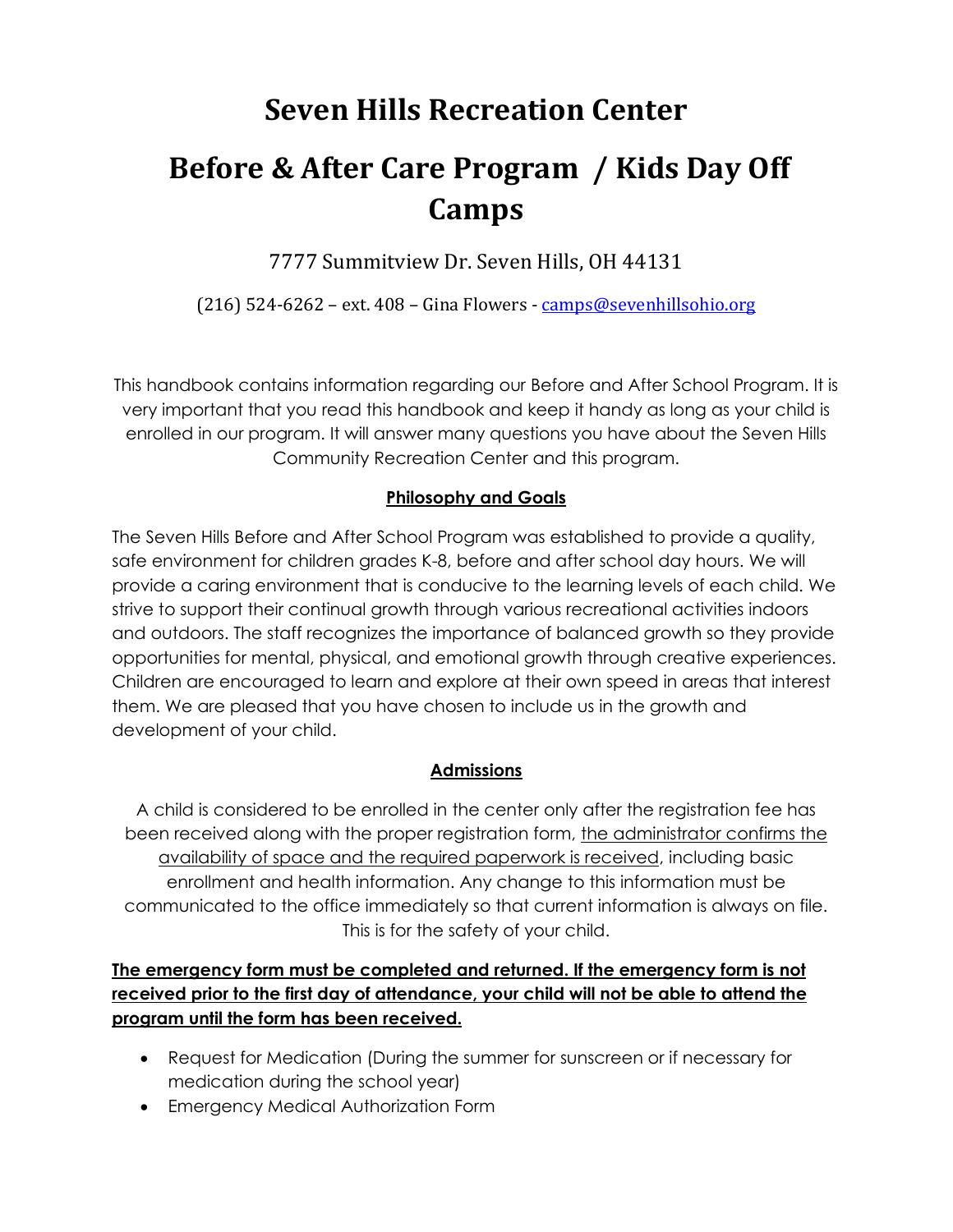## **Hours and Days of Operation**

#### **Before and After School Program Hours:**

Before School: Monday - Friday; 6:30-8:45am

After School: Monday – Friday; 3:00-6:00pm

These are start and stop times for this program. Parents who leave their children later than the stop time for the program will be billed (See Late Pick-Up Charges).

The Seven Hills Community Recreation Center's lobby, gym, fitness room, locker rooms and track are open Monday – Friday; 5:30am-9:00pm, Saturday; 8:00am-8:00pm, and Sunday; 12:00pm-6:00pm. Information about daily passes and yearly membership fees are available at the front desk in the lobby.

#### **Holidays**

The Before and After School program at the Seven Hills Community Recreation Center will be closed as scheduled during winter beak in December, January, spring break in March or April, depending on the schedule.

\*\*However, keep an eye out for break camps, the Recreation Center typically offers camp programming at various times when school is not in session (i.e. Winter, Spring, and Summer breaks, and Kids Days Off).\*\*

#### **Staff/Child Ratios and Maximum Group Size**

The Seven Hills Community Recreation Center will not exceed the following state required ratios:

School age children-1:18

Because we desire to provide a higher level of quality care, we will strive to maintain at least a 1:12 ratio in the school age program.

The maximum group size is as follows:

School age children- 36

Maximum group size is defined by the number of children in one group that may be supervised at any time. Limitations do not include lunch time, outdoor play or special activities.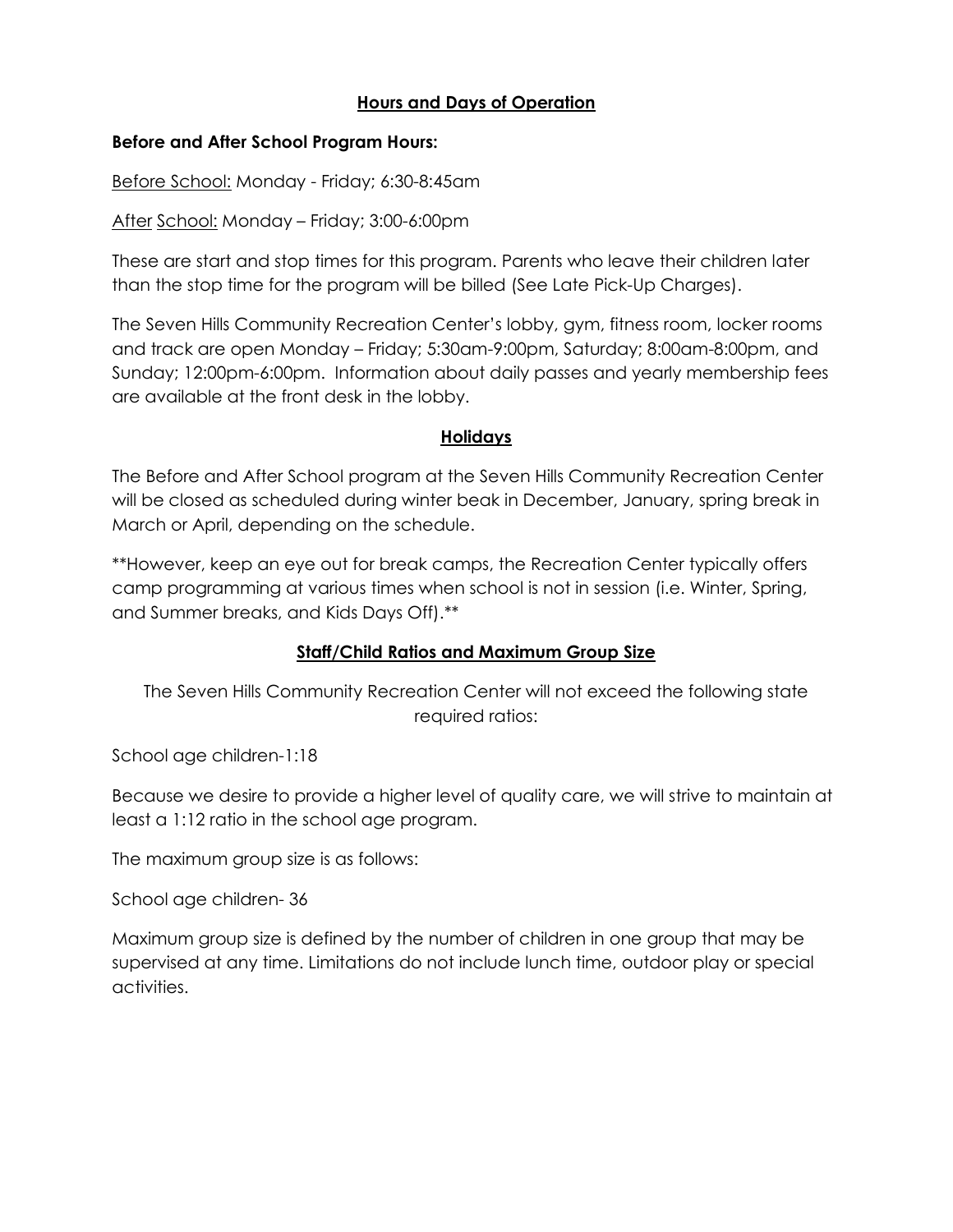# **Bus Schedule Information**

## **Green Valley, Dentzler, and Hillside**

The children enrolled in the Before and After school program will be picked up from the Recreation Center for Before Care. The children enrolled in the After Care school program will be dropped off at the Recreation Center. When we receive the schedule from transportation, you will get the information. This information is given to us on the first day of school by the PCSD Transportation Department.

## **Program Coordination with the Schools**

Each school will receive a roster with the names of the children from their school that are enrolled in both the Before and After School program on the Friday prior to the week the roster indicates. **Please register and pay, for the "next week" by the previous Thursday.** This will ensure that both the Seven Hills Recreation Center and the schools are on the same page in terms of which students are enrolled in the Seven Hills Before and After School Program. If your child's schedule for the program changes suddenly or deviates from their normal schedule, please contact the school and the Recreation Center as soon as possible so your child's attendance can be accounted for. We are open on early release days and closed when school is closed.

# **\*\*\*IT IS VERY IMPORTANT THAT YOU PROVIDE A SCHEDULE OF DAYS YOUR CHILD WILL BE HERE FOR FULL OR PART TIME, AS THIS IS HOW WE CAN PROPERLY SCHEDULE STAFF.\*\*\***

#### **Breakfast**

We offer breakfast for purchase during Before Care, 6:30am to 8:30am. The cost is \$3 per day. The menu consists of, granola bars, fruit cups, waffles, French toast sticks / pancakes / cereal, and drink of their choice (changes based on seasonal availability and product availability).

# **Daily Schedules**

#### **Before School Schedule:**

- 6:30 7:15am; Arrival time for children, free choice
- 7:30 8:10am; Small group activity, small art activity, exploration of activities, board games
- 8:10 8:20am; Finish activity, clean up, and group time
- 8:20 8:25am; Line up for bus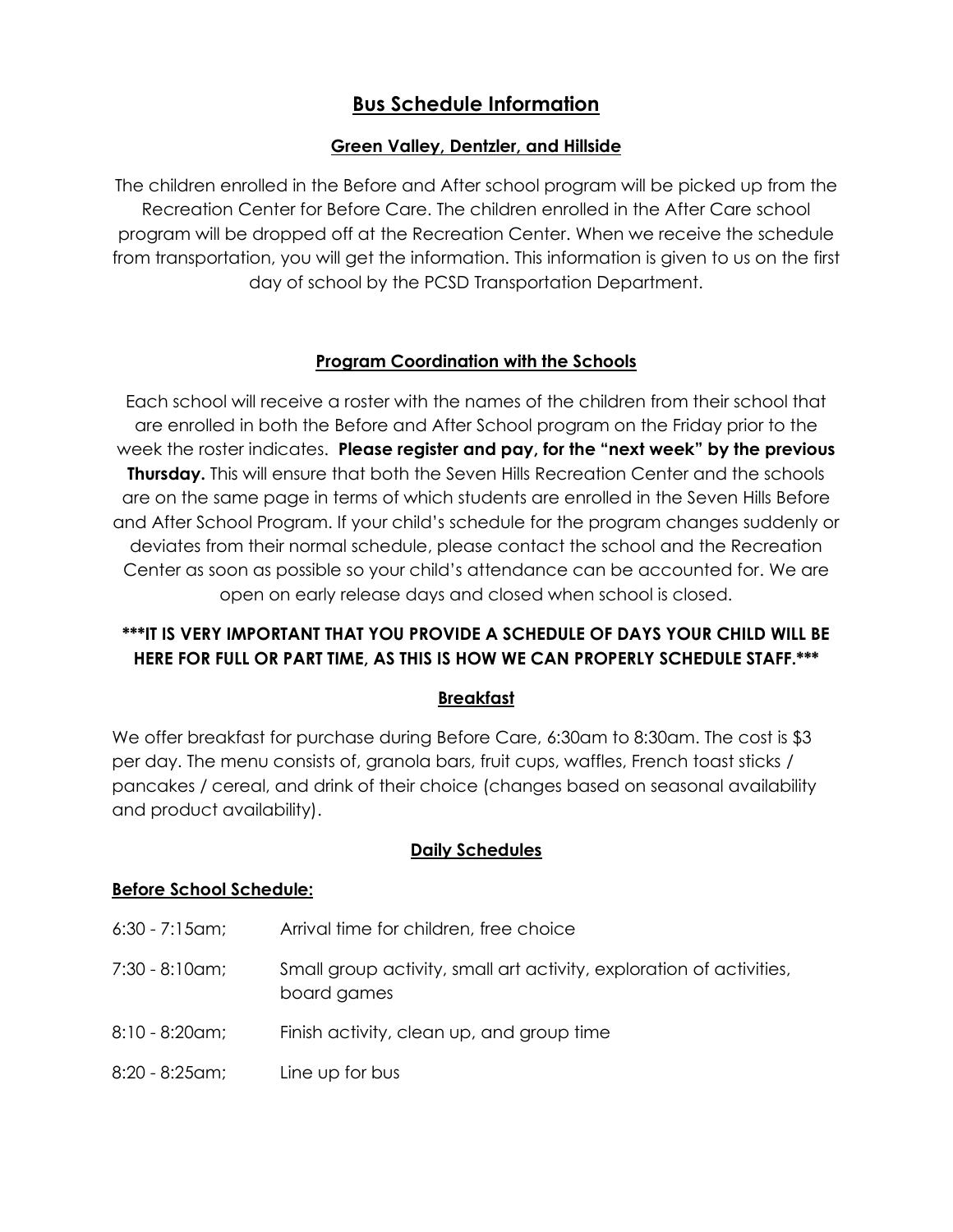## 8:25 - 8:45am; Busses arrive to transport children to school (Parma City Schools)

#### **After School Schedule:**

- 3:00 3:45pm; Arrival time for children, check in, and restroom break
- 3:45 4:00pm; Snack is served, announcements
- 4:00 4:30pm; Dedicated homework time (help available)
- 4:30 5:30pm; Choice of activities: art, gross motor, exploration of materials, swimming, or special event, (swimming will occur on Thursday after homework time). Clean up, quiet activities, and departure of children (parents can pick their children up at any time, however they must pick them up by 6:00pm).

#### **Drop Off- Pick up Procedure:**

# **DROP-OFF:**

-Pull up to the Unloading Zone by kitchen / patio.

-A counselor will greet you at your car to collect your student and their belongings. Counselors will also escort your student in the building, having them wash their hands on the way in and they will sign your student in.

#### **PICK-UP:**

Check in with Front Desk at the time of pick up, parents are to sign out their child by placing their signature on the sign out sheet. Parents must make contact with the counselor to ensure that staff are aware that the child has been picked up.

Parents are responsible for the supervision of their child before they sign in and after they sign out.

Any special messages, medication, special pick-up notices, etc. are to be given to a staff member in writing. Staff must be made aware of each child's presence before the parent departs.

**Please be ready to show proper identification** when signing your child in or out. We will check the "List of Acceptable Persons to pick-up/drop-off child" form, in the event that the person is unfamiliar.

#### **Fees and Payment Policies**

Children for the Before and After School Program can either be registered as "full time" (4 or more days per week) or part time" (3 or less days per week). If your needs for a before or after school program are not met by these classifications, we apologize, however it is done this way to simplify the registration and administering processes of this program.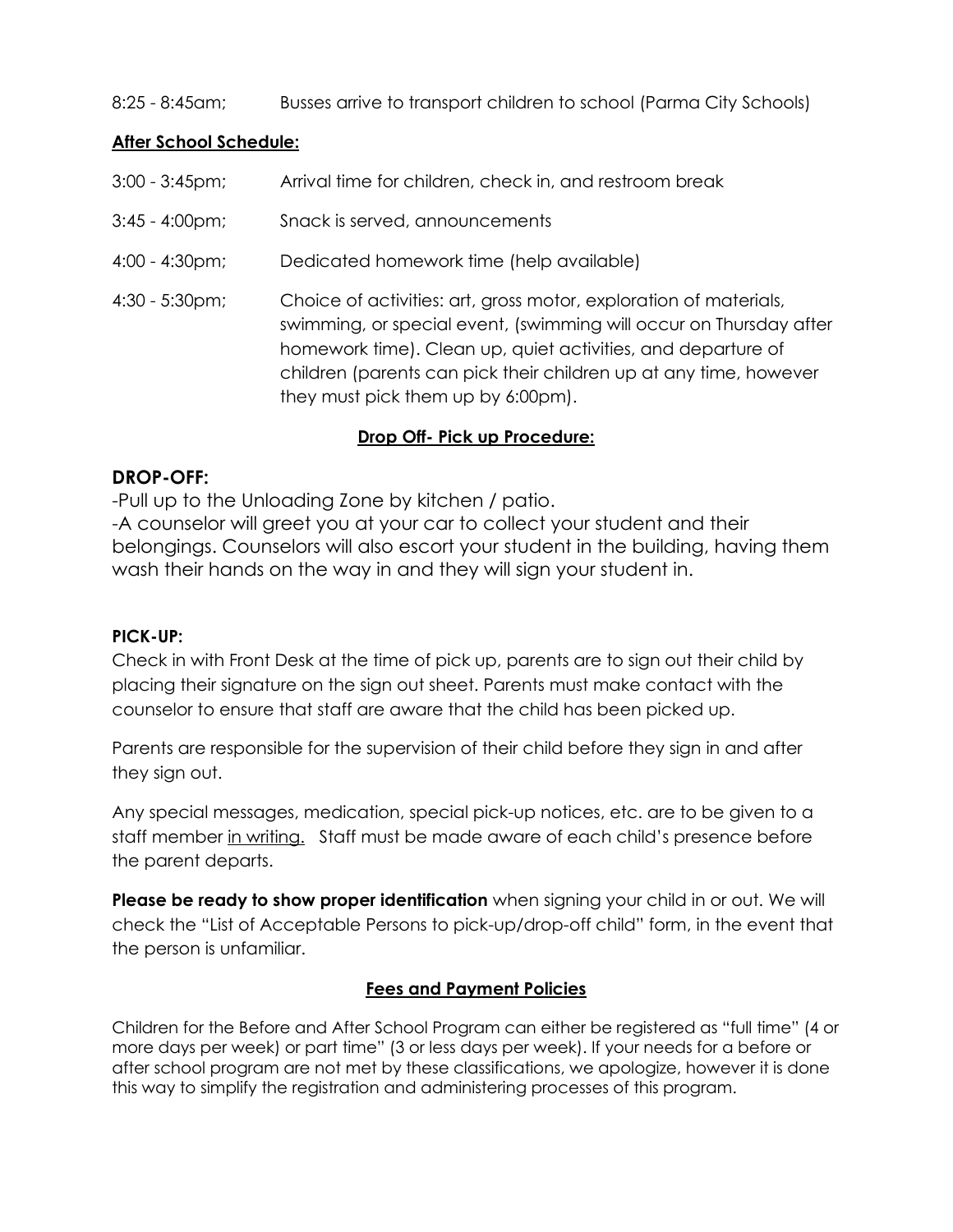## **Attendance Policy:**

Because we staff and budget our program according to the amount of students enrolled, no refunds, transfers, or credits will be issued.

## **Calendar/Holidays:**

The Before and After School Program is based on the Parma City School calendar, not each individual school's calendar. The payment schedule and days open will be devised based upon the Parma City School calendar.

## **Returned Check Fee:**

It is city policy that if your check has been returned to us due to insufficient funds, a \$35.00 fee will be charged to your account in addition to the timely payment of the outstanding bounced check. The parent will be required to pay cash or with a money order until all account balances are settled.

# **Late Pick-up Charges:**

If a parent realizes that circumstances beyond their control are going to delay pick-up, a phone call is required. This is important, as many children fear they have been forgotten when parents do not arrive at their usual time. Please remember our staff is anxious to get home to their personal life on time too. Parents who leave their children later than 6pm will be billed as follows:

\$15 for every 15-minutes you are late picking up.

# *\*This policy is designed to deter late pick-ups. After the third offense, the parent will be required to meet with the administrator to discuss possible solutions.*

#### **Inclement Weather**

On rare occasions, it may be necessary to close the center due to poor weather conditions. We will make every effort to open our doors at the normal time or to stay open until the programs end time.

#### **Supervision Policy**

The major responsibility of our staff is to provide a safe environment while having fun in a recreational setting. The staff is alert to the safety needs of the children, anticipate possible hazards, and take necessary precautionary measures.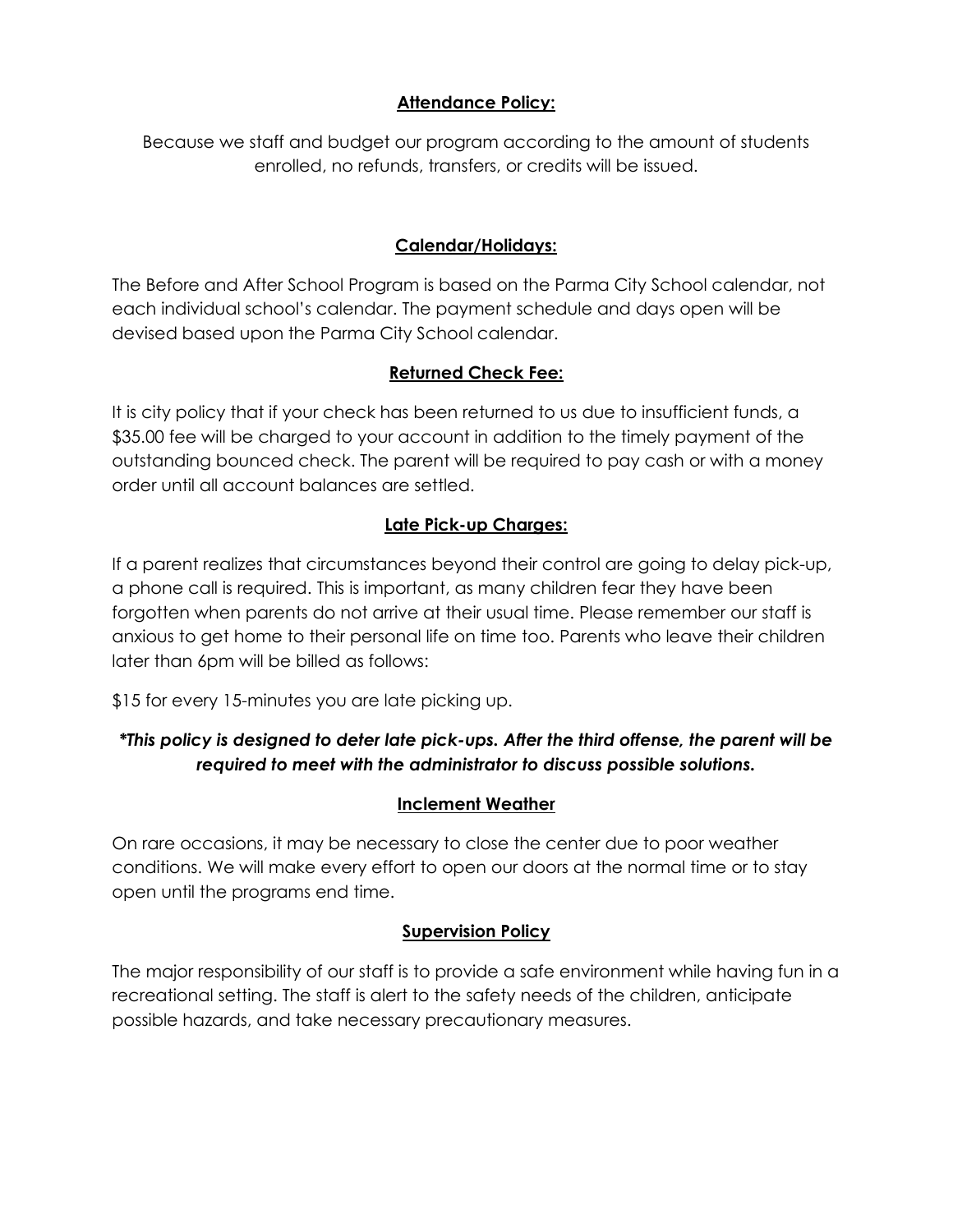## **Supervision of Children:**

At no time will a child be left unattended. Staff will supervise children at all times. If a child becomes ill, they may be isolated in a section of the room not in use, but be within the sight and hearing of a staff member.

## **Children Arriving to the Center:**

If a child is scheduled to arrive and does not, we will first contact the parent to confirm that the child is scheduled to be at the center that day, and then contact the school that they are to arrive/depart from. We will then consult with the parent to determine further action. For this reason, it is **VERY IMPORTANT** that parents contact the center when their child is not going to be attending.

#### **Release of a Child:**

Staff will release children **ONLY** to persons who are on the release form, which was provided by the parent and who are 16 years of age and older. If an emergency arises, the parent must call and provide a written, signed note giving the person permission to pick up their child. Staff will check ID's of anyone they do not recognize. Please let people know about this ahead of time so they bring a picture ID and they are not offended. The children's safety is our #1 priority. For emergencies – call the Rec and speak to the Manager on Duty with specific information and instructions.

Staff will not release children to anyone, including parents, who appear to be under the influence of alcohol or drugs. Emergency contacts will be called to transport the child home. The police will be notified, if necessary.

# **Custody Agreements:**

If there are custody issues involved with your child, you must provide the center with court papers indicating who has permission to pick up the child. The center may not deny a parent access to their child without proper documentation.

#### **Child Abuse Reporting:**

All staff members are mandated reporters of child abuse. If staff have suspicions that a child is being abused or neglected, they MUST make a report to the local children's services agency. The safety of the children is always our first concern.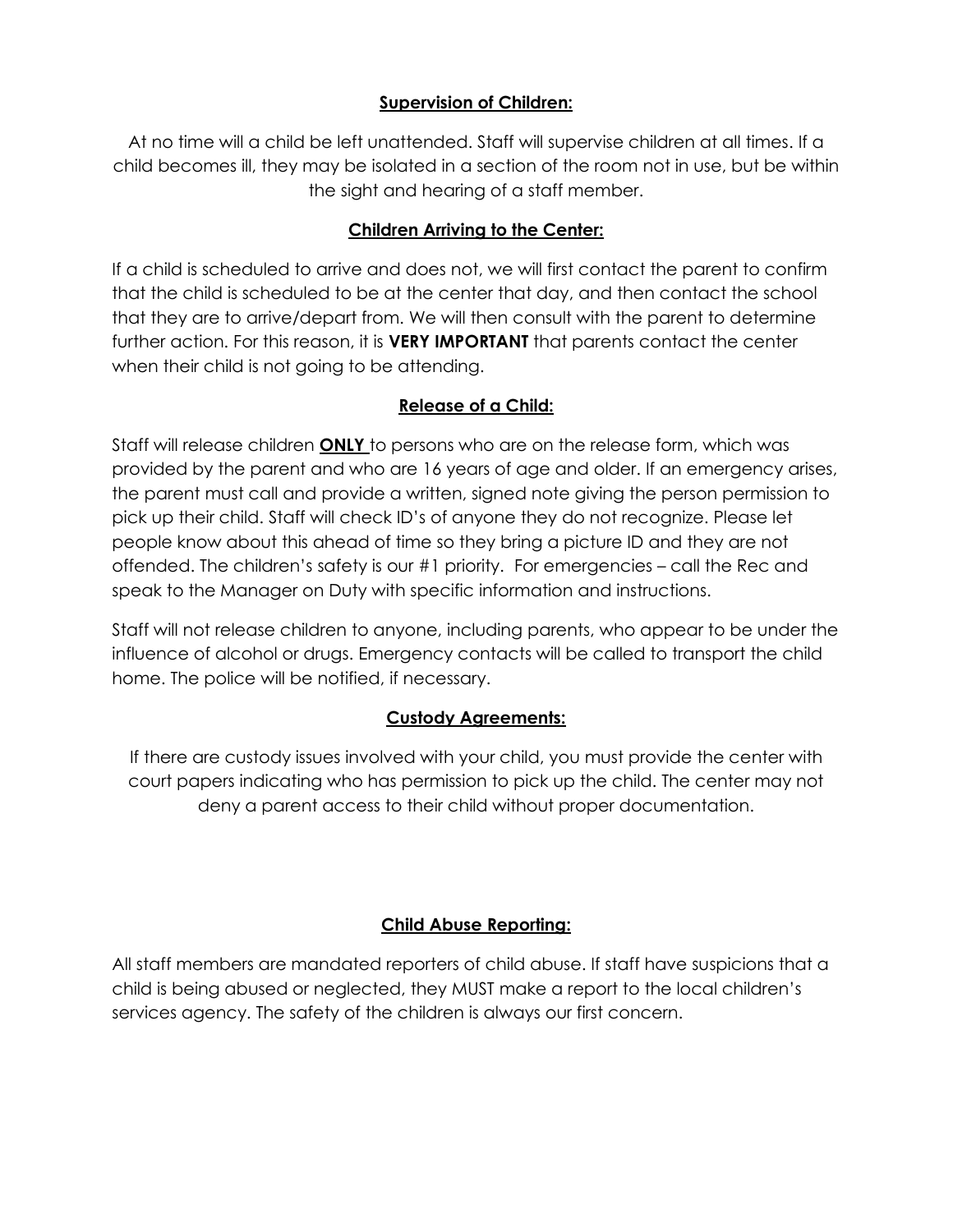#### **Transportation of Children**

The center's staff will NOT transport children in emergency situations. If a child requires transportation, the parent or the emergency squad will be contacted. The Parma City School District Department of Transportation will be providing transportation of school age children going to and from school during the school year.

#### **Swimming Information**

Swimming activities will be provided once a week on Thursday for the After School program. All children will only be swimming indoors in the Seven Hills Community Recreation Center's natatorium. Lifeguards will be present at all times and camp staff will also be actively supervising the children. Swimming is not mandatory, but highly encouraged.

## **Guidance Policy**

The Seven Hills Recreation Center's staff believes that helping the child to learn self-control is very important. Our hope is that each child will learn self-discipline through careful guidance. Your child will be treated with love and respect. If children are treated with respect, they in turn learn to respect the teachers and their friends. Our expectations will be kept within the child's capabilities and the child will be made aware of these expectations. Positive reinforcement (commenting on children doing the "right" thing) and positive redirection (removing the child and giving them an appropriate activity) will be used. A child may be asked to sit out for a short period of time to give the child a chance to regain control if they are having a difficult time. Time outs will be age appropriate in length and done within the workspace. Staff will not impose punishments for failure to eat or toileting accidents. This discipline policy applies to all staff and parents while they are at the center.

If a situation arises where a child is consistently endangering himself, peers or staff, it may become necessary to suspend the child. Every attempt will be made to work together with the parents and the child to correct the behavior. However, the safety of the children is always our primary concern. The administrator would be in communication with the parents prior to this occurring.

If the child demonstrates behavior that requires frequent "extra attention" from the staff, we may choose to develop and implement a behavior management plan. This plan would be developed in consultation with the parents and would be consistent with the requirements of Rule 5101:2-12-22-OAC.

# **After School Snacks**

The Seven Hills Recreation Center provides an afternoon snack at 3:45pm. Snacks will not be provided for the Before School Program. If your child needs a before school snack, please pack one for them.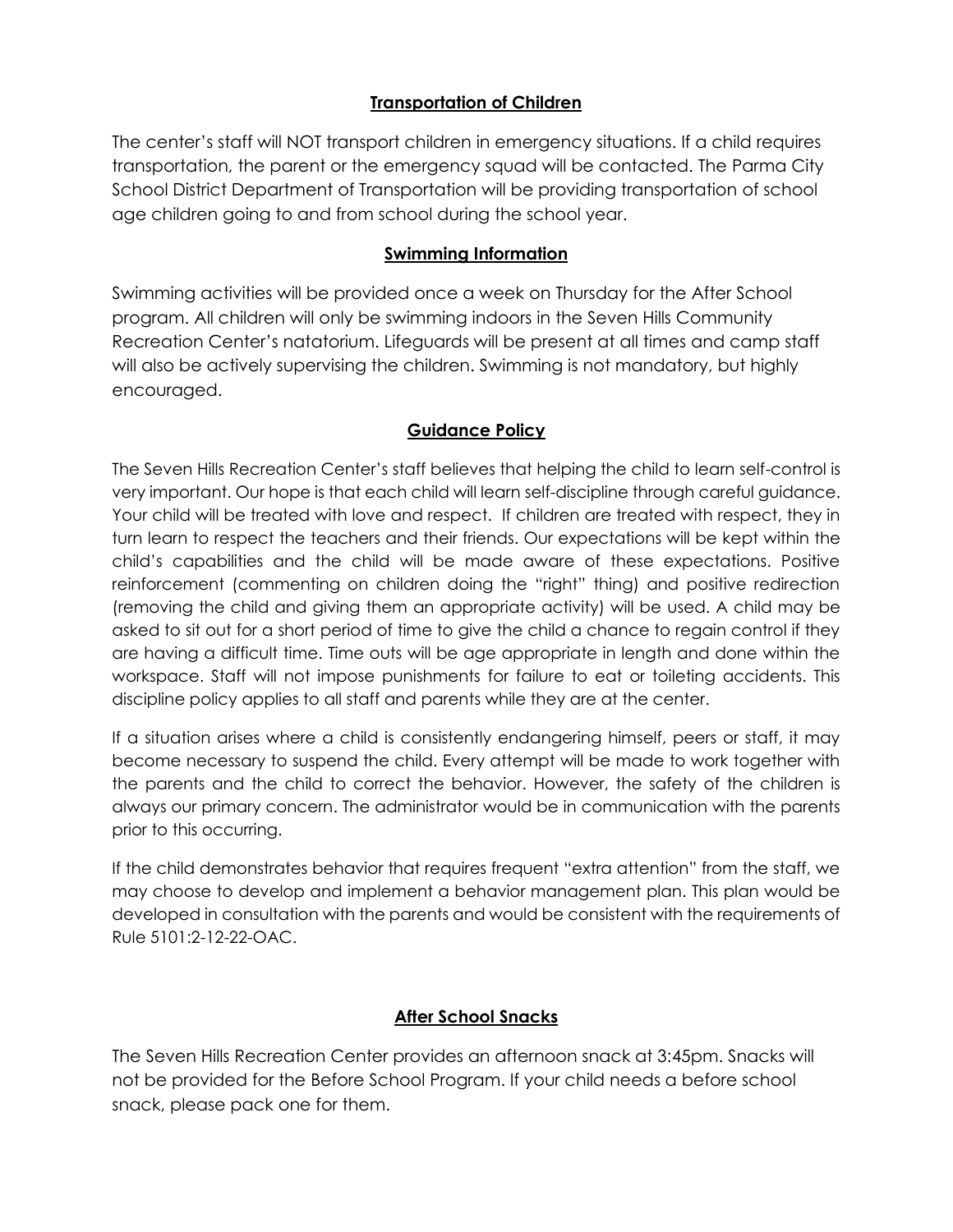#### **Accidents/Emergencies**

The Seven Hills Recreation Center has devised several procedures to follow in the event that an emergency would occur while a child is in the center's care. In the event of a fire or tornado, staff would follow the written instructions posted in our Emergency Action Plan procedure to be followed to assure that children have arrived at the designated spot. In order to prepare children for the unlikely need to evacuate, the center does conduct periodic fire and tornado drills. In the event that the center would need to be evacuated, then we will have to close and contact the parents to pick up their children. A sign will be posted the front door of the center indicating that we have been evacuated and the location of where you can pick up your child. Parents will be contacted immediately to come to pick up their child. If a parent cannot be reached, we will contact the emergency contacts as listed on your child's enrollment information.

In the unlikely event there would be an environmental threat or a threat of violence, the staff will: secure the children in the safest location possible, contact and follow the directions given by the proper authorities and contact the parents as soon as the situation allows. An incident report would also be provided to the parents.

All staff members have received training in First Aid/Communicable Diseases and CPR. In the case of a minor accident/injury, staff will administer basic first aid and TLC. If the injury would be more serious, first aid would be administered and the parents would be contacted immediately to assist in deciding an appropriate course of action.

If any injury is life threatening, the EMS will be contacted, parents will be notified, and a staff member will accompany the child to the hospital with all available health records. Staff may not transport children in their vehicles. Only parents or EMS will transport. If a child would ever require Syrup of Ipecac to be administered, it would only be done with instructions from the Poison Control Center.

An incident/injury report will be completed, and given to the person picking up the child, on the day of the incident /injury, if any of the following occur: the child has an illness, accident, or injury which requires first aid, the child receives a bump or blow to the head, the child has to be transported by emergency squad, or an unusual or unexpected event occurs which jeopardizes the safety of the child. If a child requires emergency transportation, the report shall be available within twenty- four hours after the incident occurs.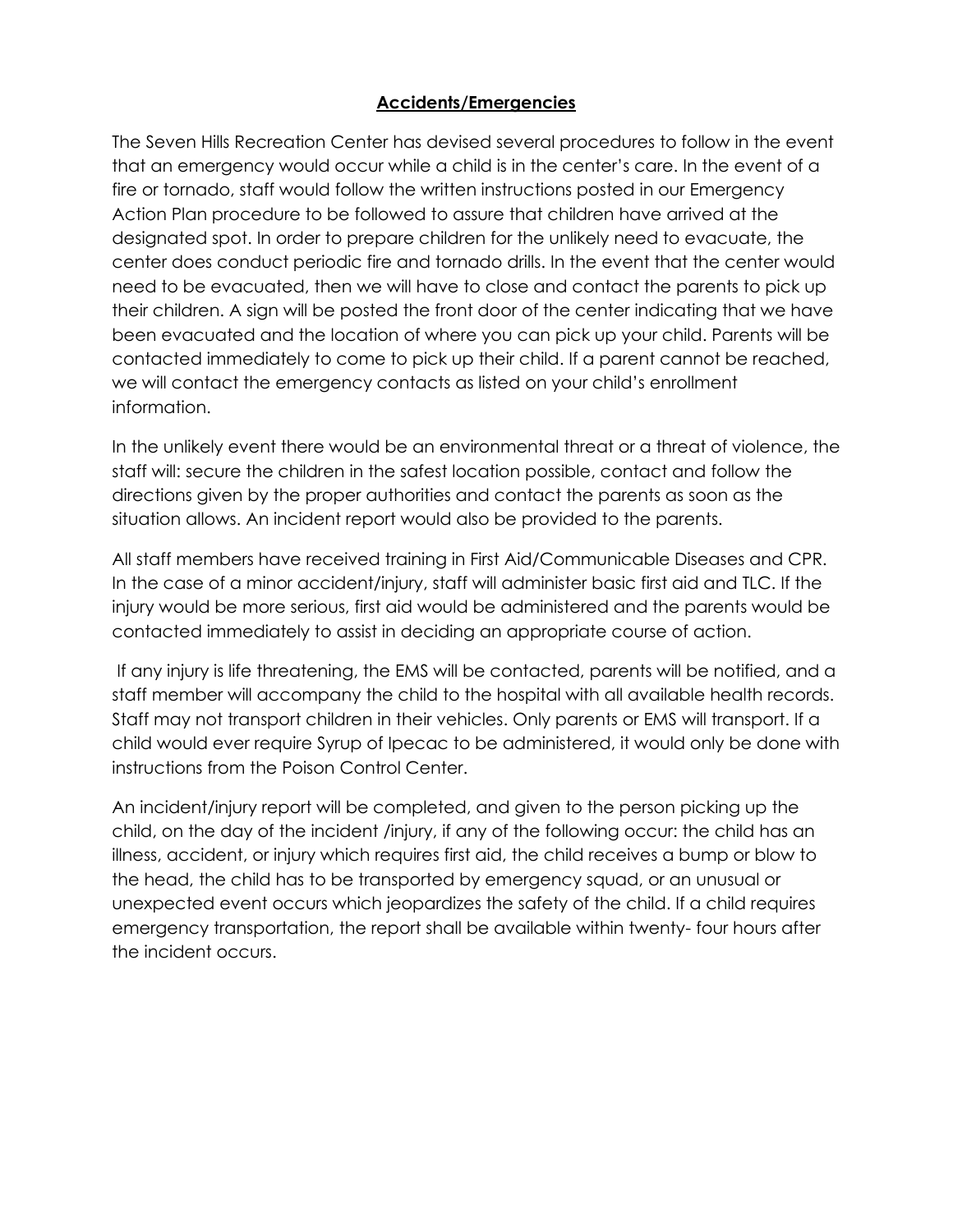## **Management of Illnesses**

The Seven Hills Recreation Center provides children with a clean and healthy environment. However, we realize that children become ill from time to time. If this is your child's first group care experience, it is possible that they may experience more frequent illnesses at the beginning before their immune system becomes more active. We observe all children as they enter the program to quickly assess their general health. We ask that you not bring a sick child to the center. They will be sent home! Please also plan ahead and have a backup plan in place if you are not able to take time off from work/school.

A child with any of the following symptoms will be immediately isolated and discharged to the parent or emergency contact:

- Apparent Temperature in combination with any other signs of illness
- Diarrhea (more than 3 abnormally loose stool within a 24-hour period)
- Severe coughing (causing the child to become red in the face or to make a whooping sound)
- Difficult or rapid breathing
- Yellowish skin or eyes
- Redness of the eye, obvious discharge, matted eyelashes, burning or itching
- Untreated skin patches or unusual spots or rashes
- Stiff neck with an elevated temperature
- Evidence of untreated lice, scabies or other parasitic infestation
- Vomiting more than once or when accompanied by any other sign of illness
- Sore throat or difficulty swallowing

Any child demonstrating signs of an illness not listed above will be isolated and carefully observed for symptoms and the parent will be notified. If a child does not feel well enough to participate in center activities they will be asked to sit out until they feel better, if the child does not get better in a reasonable amount of time to begin participating again, their parent will be called to pick up the child. Anytime a child is isolated, they will be kept within sight and hearing of a staff member.

# **Medications**

The center will administer medications to a child only after the parents completes a Request of Medication form. The parent must complete all proper sections and medication must be directly handed to a staff member. Medication will be stored in a designated area inaccessible to the children. Medications may NOT be stored in a child's backpack. The only exception to this requirement is for school age children that require the immediate use of an inhaler for a medical condition. School agers only will be permitted to maintain control of their inhalers. Parents must sign a release form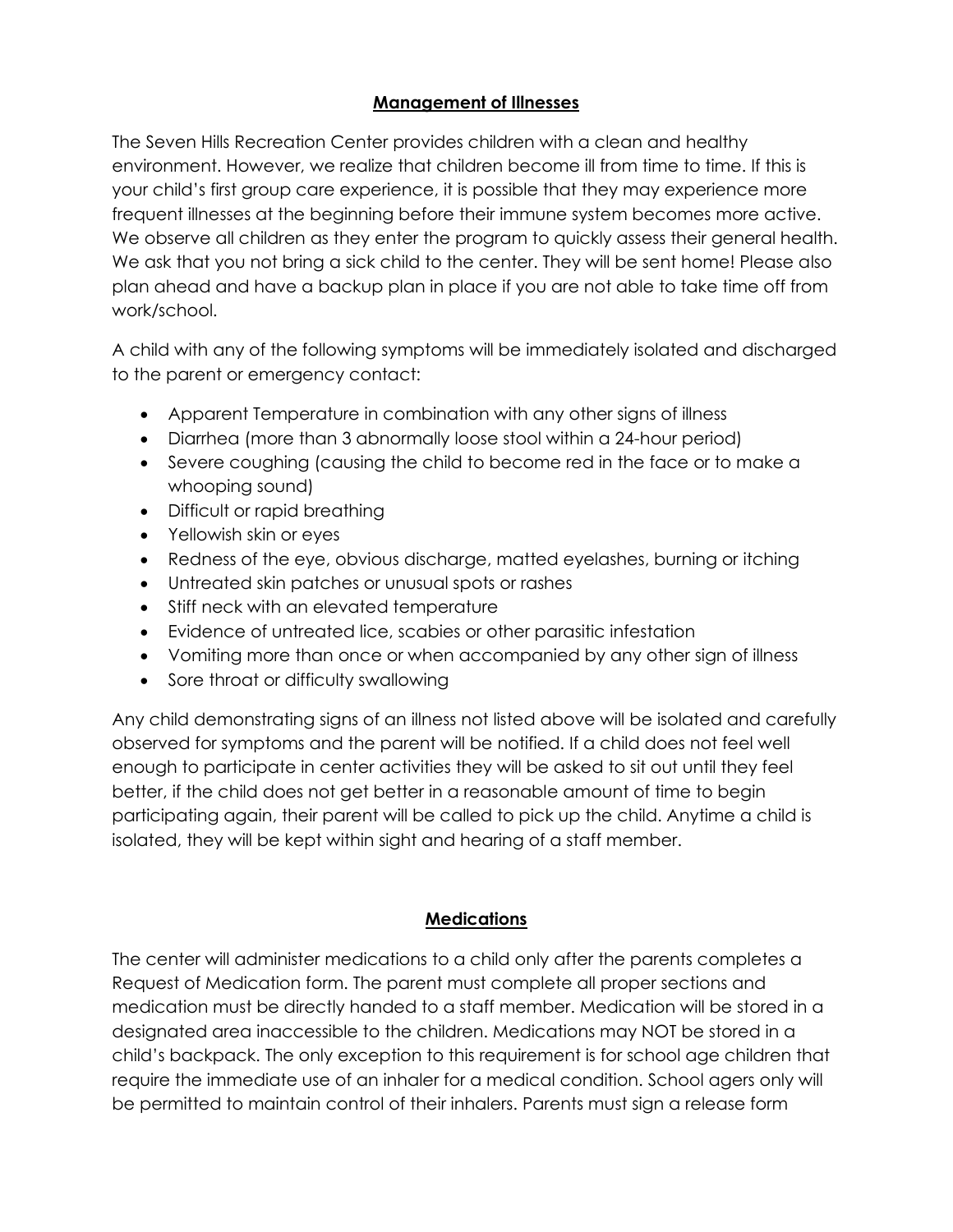stating that they are permitting their child to have access at all times to the inhaler. The child must keep the inhaler on his person at all times. It may not be stored in a backpack. Anytime the child in unable to maintain control of the inhaler, it must be handed directly to the staff member responsible for the child.

Prescription medications must be in their original container and administered in accordance to instructions on the label. Over the counter medications must also be administered in accordance to label instructions. If parents request any different dosages or uses, a physician must provide written instructions on the Request of Medication form. Over the counter medications will not be administered for more than 3 days without instructions from a physician.

## **Food Supplements or Modified Diets:**

If your child requires a food supplement or a modified diet, you must secure written information from your physician regarding this. Please speak with the administrator for more details regarding this matter.

## **Outdoor Play**

Research has shown that children stay healthier when they have daily outdoor play. Based on this information and state requirements, outdoor play will be included in our program on a daily basis. We will limit the amount of time outside when the temperatures are very warm or cold. Children will not be taken outside when the temperature (wind chill and heat index factored in) drops below 32 degrees or rises about 95 degrees. If the situation requires it, we will also adjust outdoor time due to rain, threatening weather, etc. On days that outdoor play is not provided due to these conditions, we will include a time for indoor gross motor activities, which will take place in the gym. Please send your children with the proper clothing so they may be comfortable and safe whenever we are outside.

#### **Parent Visits**

Parents are encouraged to participate whenever possible in the activities with their child at the center. Parents have unlimited access to all areas of the children used for youth programming during hours of operation. This creates a bond between home and the center and allows parents, children and staff members to relate experiences. We ask the parent to notify the administrator or his designee of his presence when entering the center. Staff members are available to discuss a child's progress or needs at any time. However, due to staff responsibilities and schedules, parents are asked to make appointments with staff when it is necessary to engage in lengthy conversations. Our staff members want to be able to focus on you and your child at these times.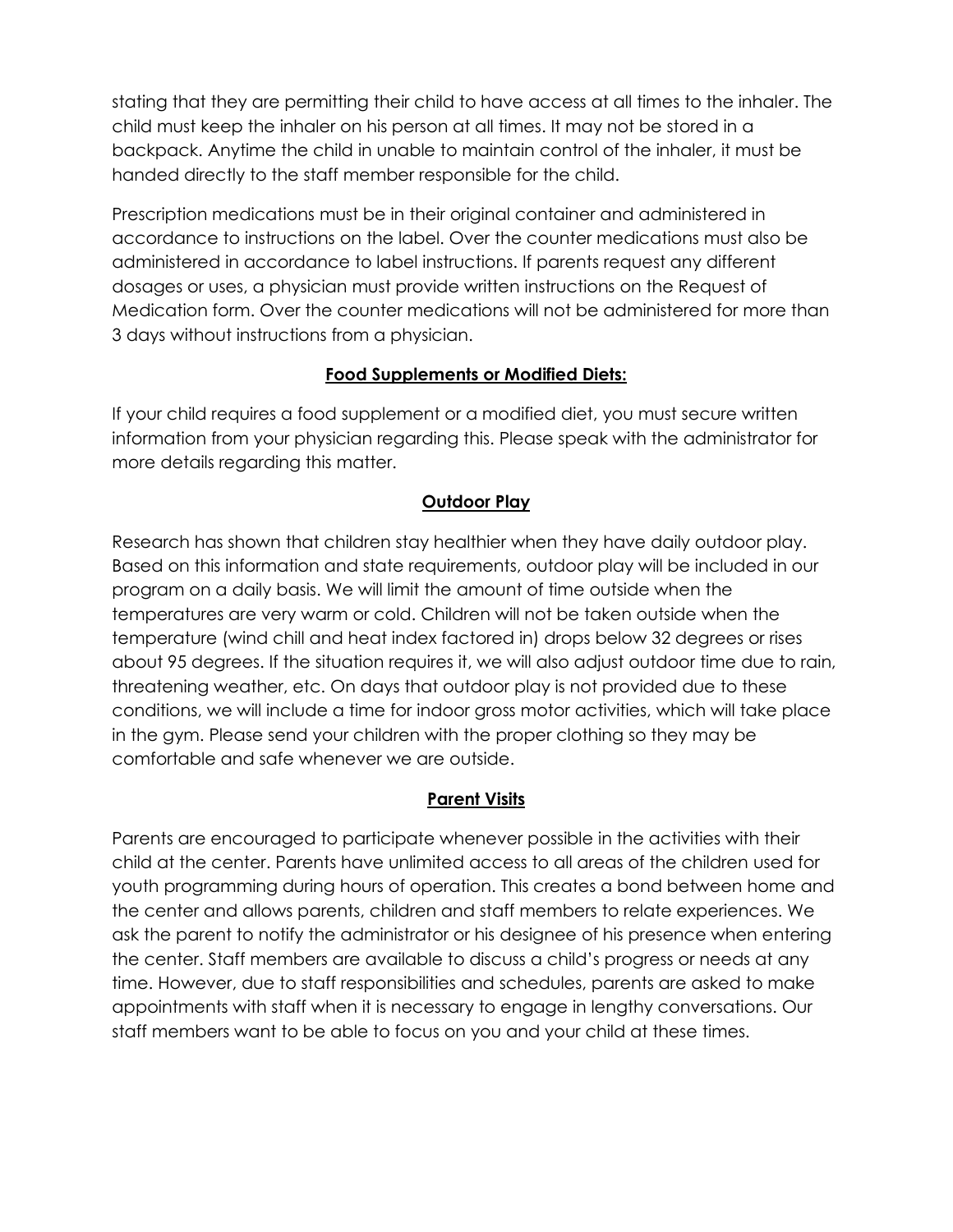If parents have any concerns or questions at any time, it is recommended that the following chain of command be used until an answer or solution is found:

- 1. Camp Director
- 2. Director

Please feel free to bring concerns up when they occur. Often, they can be addressed when they are little problems, before they grow into bigger problems. Our staff members fully realize that you are trusting us with your little ones and we want our relationship to be a good one.

# **What to Send the First Day**

## School year checklist:

- Backpack
- Masks (required for transportation)
- Coat (weather permitting)
- Hat (weather permitting)
- Gloves (weather permitting)
- Snow boots (weather permitting)
- Tennis shoes that have non marking soles
- Swim suit, towel, flip flops and bag for this gear

# **Appropriate Clothing**

We recommend that children are dressed in comfortable, washable clothes for daily activities and are labeled with the child's name. Children may be involved in indoor play or outdoor play in good weather.

# **Toys From Home Policy**

We do not recommend that children bring toys from home. Any type of electronic devices are NOT permitted. These items cause disruptions within the days' activities and have become lost and stolen in the past. If a child does bring a toy from home, we will ask that the child to put it back into their backpack.

# **Technology**

We adhere to a strict technology policy – we ask that students do NOT bring their own forms of technology. With that being said, we do know that certain schools now send home tablets / computers for students. If they have homework to do on that device, we will allow it. We will not allow disruptive play on the device and we will not allow other students to utilize someone else's technology – simply for the sake of safety.

Only appropriate materials are to be viewed please.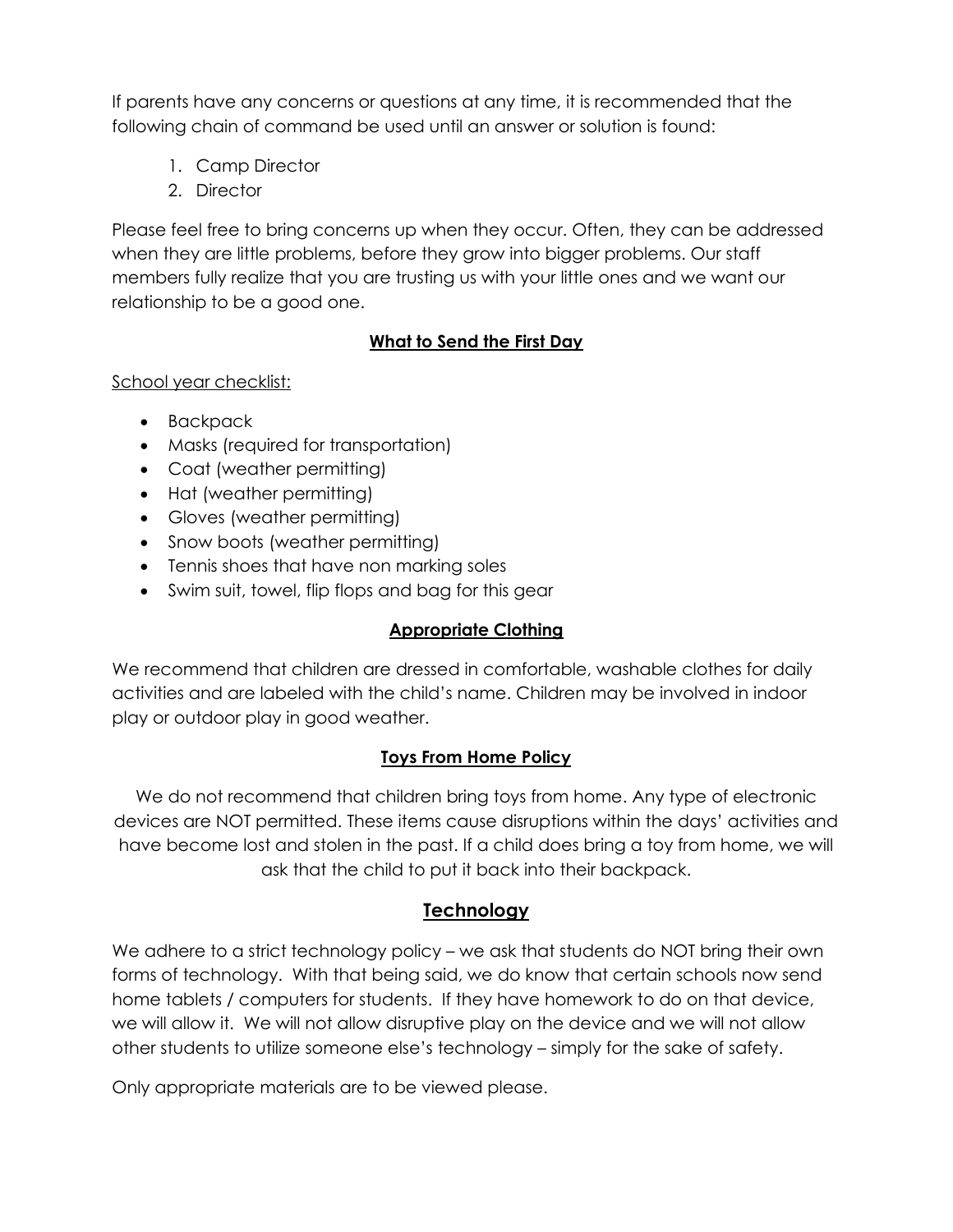# **Discipline Policies**

We urge the children to make good choices which in turn create good consequences. Our goal is to guide the children with their social skills. We will aid in talking with the child about the situation, monitoring children while they talk through a problem together, redirect them to another activity, and praise them for good behavior.

In accordance with the 5101:2-12-56 of the Ohio Revised Code, the following approaches **are not** used in our center:

- 1. Using cruel, harsh, or corporal punishment;
- 2. Using physical restraints to confine a child;
- 3. Confining a child in an enclosed space;
- 4. Humiliating or using profane language, threats, derogatory remarks, or verbal abuse;
- 5. Having to discipline a child for failure to eat, sleep, or toilet training accidents;
- 6. Techniques of discipline shall not humiliate, shame, or frighten a child;
- 7. Withholding food, rest or toilet use;
- 8. Delegating discipline to any other child, and
- 9. The center shall not abuse or neglect children.

Under the rule of 5101:2-12-45 staff members are required by law to report signs of abuse or child neglect to the local children's service agency.

Anytime a child is disciplined for any reason the staff will fill out an incident form that the child's parent or legal guardian will have to sign and return to the recreation center before that child will be allowed to participate in the camp again.

**\*\***The type of discipline depends on the severity of a child's actions and how frequently a child disobeys the rules. The general guidelines for discipline are.**\*\***

**1st offense-** Warning

**2nd offense-** Timeout / Loss of pool time/activity time

**3rd offense-** See Camp Director or Manager Duty, fill out behavior report

**From There** - 3 behavior reports will result in a **suspension of 3 days** without a refund. Any further issues after suspension, student can be removed from the program.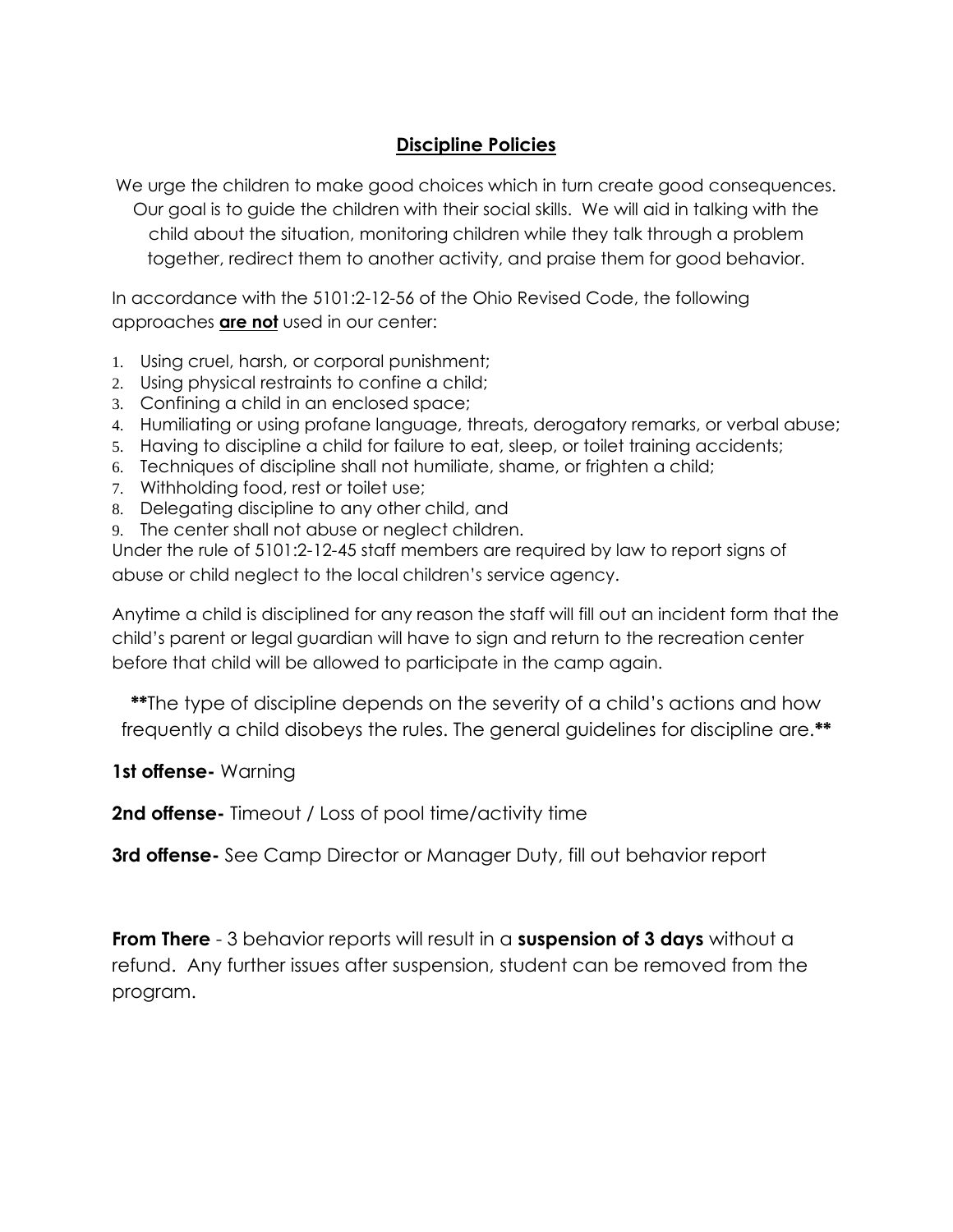Parents– these are our policies. They are non-negotiable. If your child cannot abide by the rules, they will be asked to leave the program (no refund issued). We do our best, for every participant to have a great experience.

# **INFORMATION ABOUT COVID-19**

Day Camps will be open following strict guidelines outlined by the Ohio Department of Health:

- Masks at this time are required for transportation.
- Registration can be done online or over the phone to help maintain social distancing.
- Students can be dropped off and signed in at the kitchen door (near the pick up / drop off area in front)

# **Incident Forms & Behavior Reports**

These forms are to inform parents about minor injuries and behavior issues that incurred at camp, and negative as well as positive behavior. If you receive a behavior report please fill the report and return.

These forms will be provided to the parents at the end of camp day and must be signed to acknowledge and then returned to Summer Camp staff to be kept on file.

**What to bring to camp:** Lunch, snack, water bottle, masks, weather appropriate gear, sunscreen, insect repellant (wipes are best), swim suit, beach towel, goggles (with name), bag for the wet stuff.

**What not to bring:** Cell phone, video games, pocketknife, personal sports equipment, anything that will break your heart if it gets lost, etc…